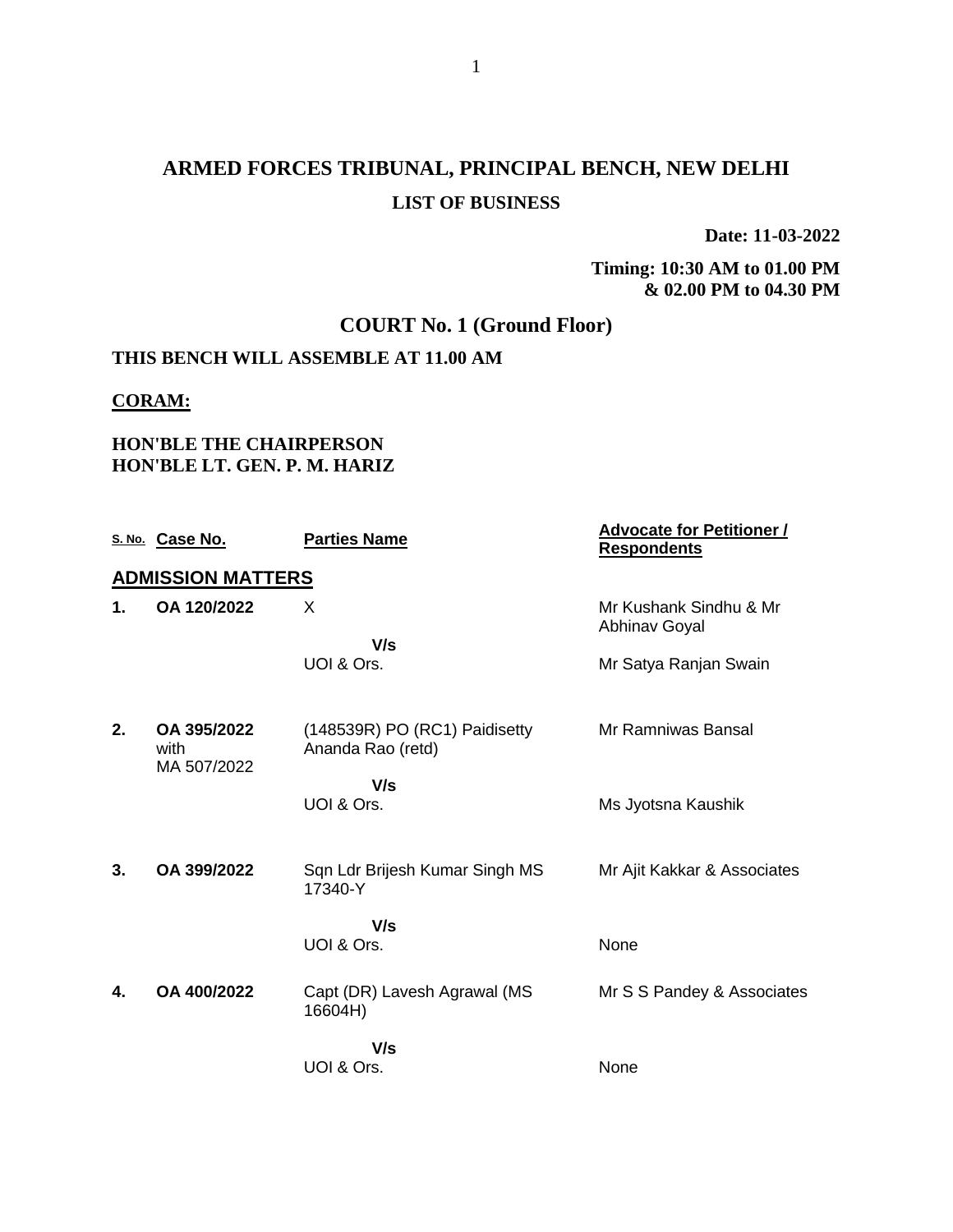| 5.  | OA 401/2022<br>with | (IC 63293 L) Lt Col Gagandeep Singh                              | Mr Ankur Chhibber        |
|-----|---------------------|------------------------------------------------------------------|--------------------------|
|     | MA 508/2022         | V/s<br>UOI & Ors.                                                | None                     |
| 6.  | OA 403/2022         | Sushil Kumar Dwevedi (Ex Jwo<br>628590-B)                        | Mr Bijendra Kuma Pathak  |
|     |                     | V/s<br>UOI & Ors.                                                | None                     |
| 7.  | OA 404/2022         | Dinesh Kumar (Ex Jwo 684686-K)                                   | Mr Bijendra Kumar Pathak |
|     |                     | V/s<br>UOI & Ors.                                                | None                     |
| 8.  | OA 405/2022         | Vikram Singh Yadav (Ex WO 628320-<br>R)                          | Mr Bijender Kumar Pathak |
|     |                     | V/s<br>UOI & Ors.                                                | None                     |
| 9.  | OA 406/2022         | Ex JWO Vinod Kumar Gupta (628539- Mr Bijendra Kumar Pathak<br>B) |                          |
|     |                     | V/s<br>UOI & Ors.                                                | None                     |
| 10. | OA 410/2022         | Ex JWO Surendra Kumar Saxena (No<br>629071 S)                    | Mr Bijendra Kumar Pathak |
|     |                     | V/s<br>UOI & Ors.                                                | None                     |
| 11. | OA 411/2022         | Ex WO Laxmi Dhar Pattanayak (No<br>627898 A)                     | Mr Bijendra Kumar Pathak |
|     |                     | V/s<br>UOI & Ors.                                                | None                     |
| 12. | OA 412/2022         | HFO (MWO) DK Saraswat (Retd) (No<br>628329 B)                    | Mr Bijendra Kumar Pathak |
|     |                     | V/s<br>UOI & Ors.                                                | None                     |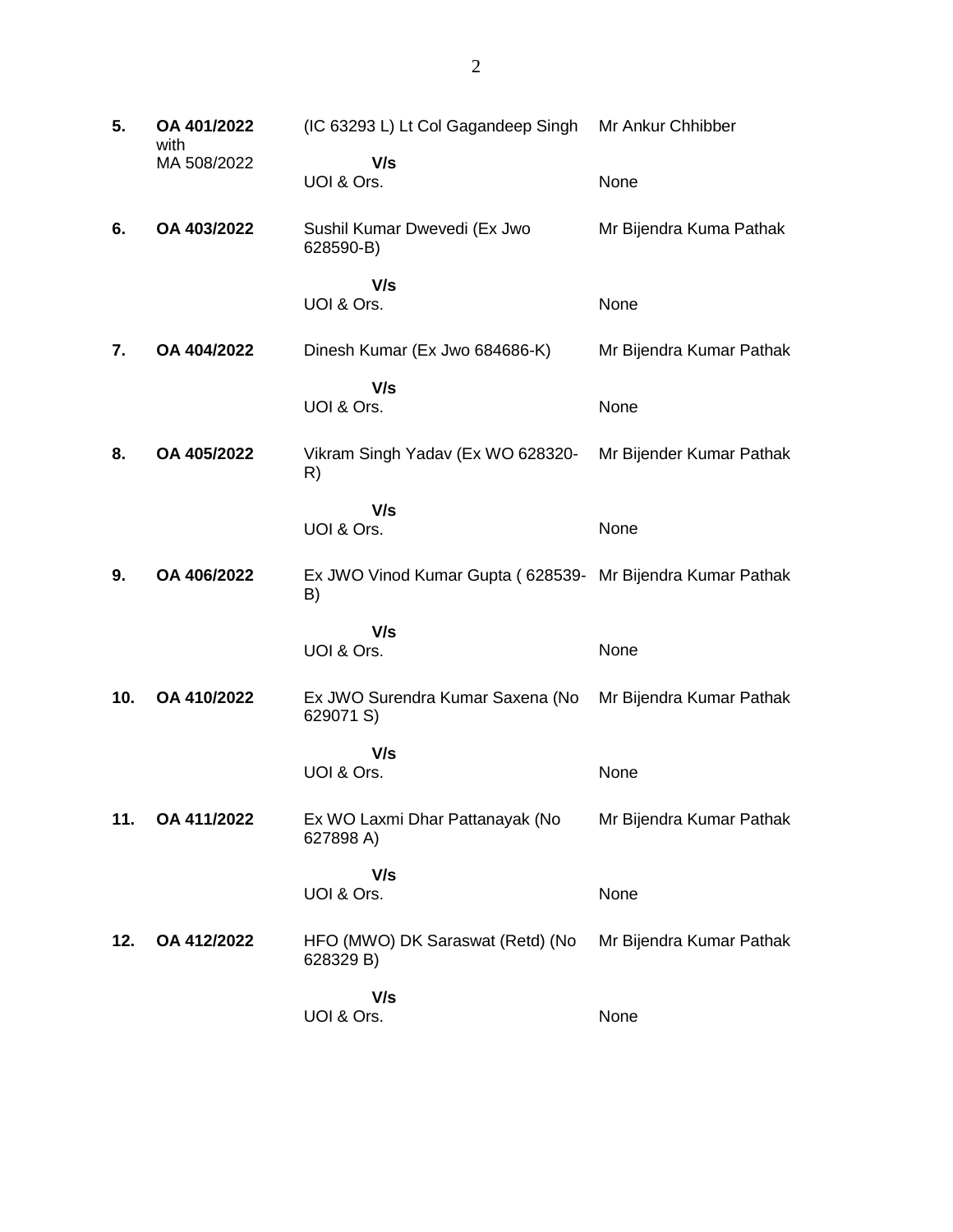| 13. | OA 413/2022                      | Wg Cdr Manu Uppal (30692-N)                                             | Mr. Ajit Kakkar & Associates             |
|-----|----------------------------------|-------------------------------------------------------------------------|------------------------------------------|
|     |                                  | V/s<br>UOI & Ors.                                                       | None                                     |
| 14. | OA 414/2022                      | Ex JWO Ram Bharat Mahto (627378<br>H)                                   | Mr Bijendra Kumar Pathak                 |
|     |                                  | V/s<br>UOI & Ors.                                                       | None                                     |
| 15. | OA 415/2022                      | Ex JWO Anil Kumar Sharma (628868)<br>H)                                 | Mr Bijendra Kumar Pathak                 |
|     |                                  | V/s<br>UOI & Ors.                                                       | None                                     |
| 16. | OA 416/2022                      | Lt Col Swapnil Saikhedkar )MS 16180- Mr. Ajit Kakkar & Associates<br>X) |                                          |
|     |                                  | V/s<br>UOI & Ors.                                                       | None                                     |
| 17. | OA 434/2022                      | (SL 4298 M) Col Yaldhow Paulose                                         | Mr Indra Sen Singh                       |
|     |                                  | V/s<br>UOI & Ors.                                                       | None                                     |
|     | <b>MA (OTHERS)</b>               |                                                                         |                                          |
| 18. | MA 1665/2021<br>in               | UOI & Ors.                                                              | Dr. Vijendra Singh Mahndiyan             |
|     | RA 18/2020                       | V/s                                                                     |                                          |
|     | in<br>OA 329/2010                | CFN/MV (MV) Rajesh Kumar                                                | None                                     |
| 19. | MA 520/2022<br>in                | (IC 41276L) Lt Col Piyush Bahuguna (<br>Retd)                           | Mr Sunil Kumar Jha & Mr<br>Vinayak Batta |
|     | OA 1591/2020                     | V/s<br>UOI & Ors                                                        | Gp Capt Karan Singh Bhati Sr<br>CGSC     |
| 20. | MA 521/2022<br>in<br>OA 721/2018 | Pappi Devi Wd/o Late Gdr Jai Prakash<br>Singh (No. 2674713K)<br>V/s     | Mr S C Tomar                             |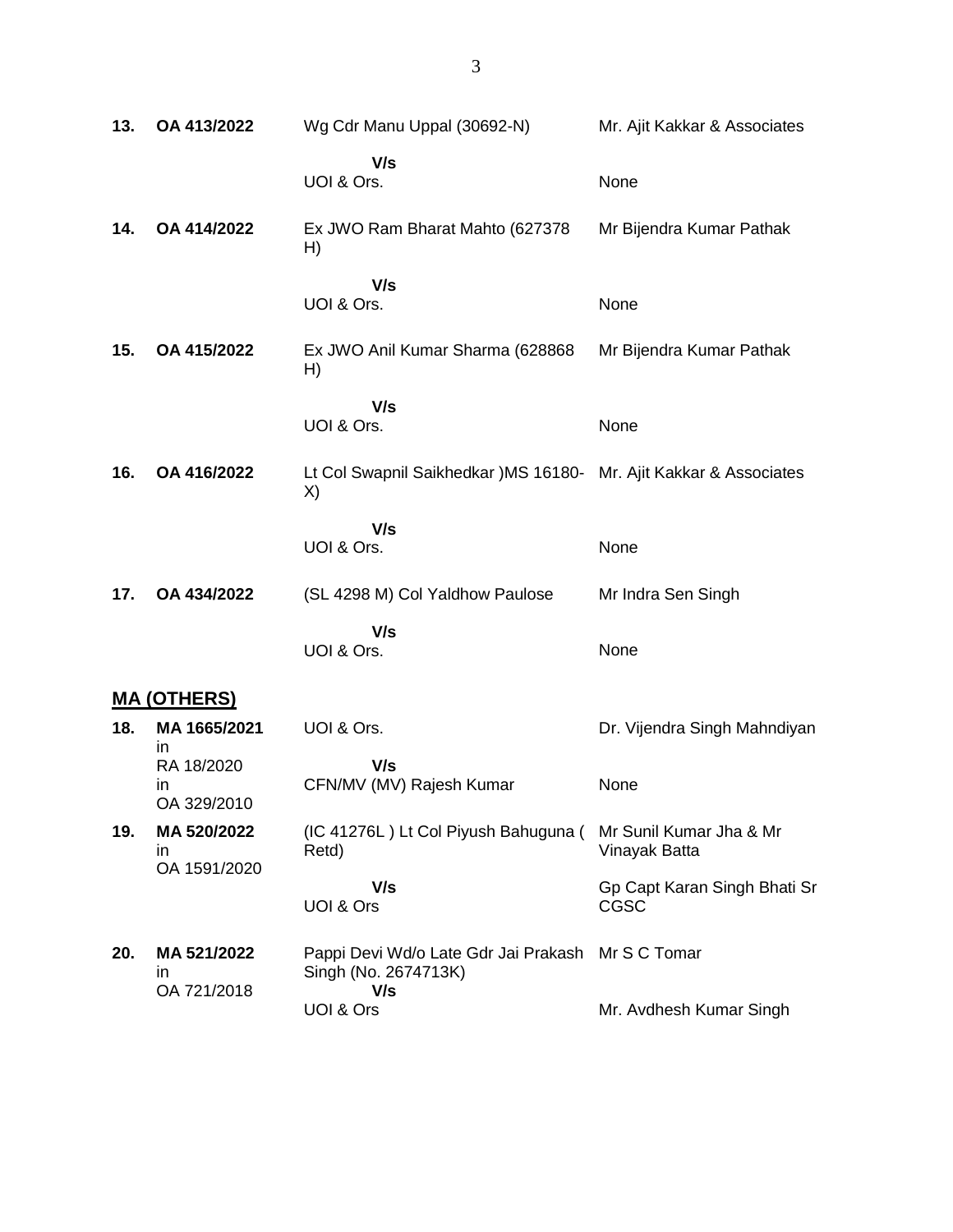- **21. MA 525/2022** in OA 836/2019 Smt Ghoghri Devi Widow of Late Hav Jai Karan (No 1290027-W)  **V/s** Mr Manoj kumar Gupta
	- UOI & Ors
- **22. MA 526/2022** in OA 1124/218 Smt Krishna Kumari widow of Late Khazan Singh (No 13667026) Mr Manoj Kumar Gupta

 **V/s** UOI & Ors

**23. MA 529/2022** in OA 2/2022 AC (U/T) Gourav ESSA (No 7020527B) Retd  **V/s** UOI & Ors Mr U S Maurya & Trilok Chand Dr. Vijendra Singh Mahndiyan

## **RAs**

**24. RA 67/2016** with MA 1145/2016 in OA 415/2011 (RB,Chandigarh) Ex Hav Krishan Kumar  **V/s** UOI & Ors. Mr. Naresh Ghai & Mr VS Kadian Mr Harish V Shankar **25. RA 35/2020** with MA 1586/2020 in TA 529/2010 UOI & Ors.  **V/s** Ex Gnr Hari Dutt (15130654-A) Mr. K K Tyagi Mr K Ramesh

### **Pleadings Not Complete**

| 26. | OA 163/2020                       | Nk/DSC A Krishna Rao (No 14553150<br>W)       | Mr US Maurya                                                     |
|-----|-----------------------------------|-----------------------------------------------|------------------------------------------------------------------|
|     |                                   | V/s<br>UOI & Ors.                             | Mr. Avdhesh Kumar Singh                                          |
| 27. | OA (Appeal)<br>388/2020           | Ex Hav Bhupinder Singh Bhadwal<br>(4275164-A) | Mr. Ajit Kakkar & Associates                                     |
|     | with<br>MA 788/2020 &<br>555/2022 | V/s<br>UOI & Ors.                             | Gp Capt Karan Singh Bhati, Sr.<br>CGSC for R 1-4, None for R 5-6 |
| 28. | OA (Appeal)<br>941/2020           | IC 42242K Maj Gen Debasish Roy<br>(Retd)      | Mr SS Pandey & Associates                                        |
|     |                                   | V/s                                           |                                                                  |
|     |                                   | UOI & Ors.                                    | Mr. Anil Gautam                                                  |

Mr. V S Tomar

Ms Jyotsna Kaushik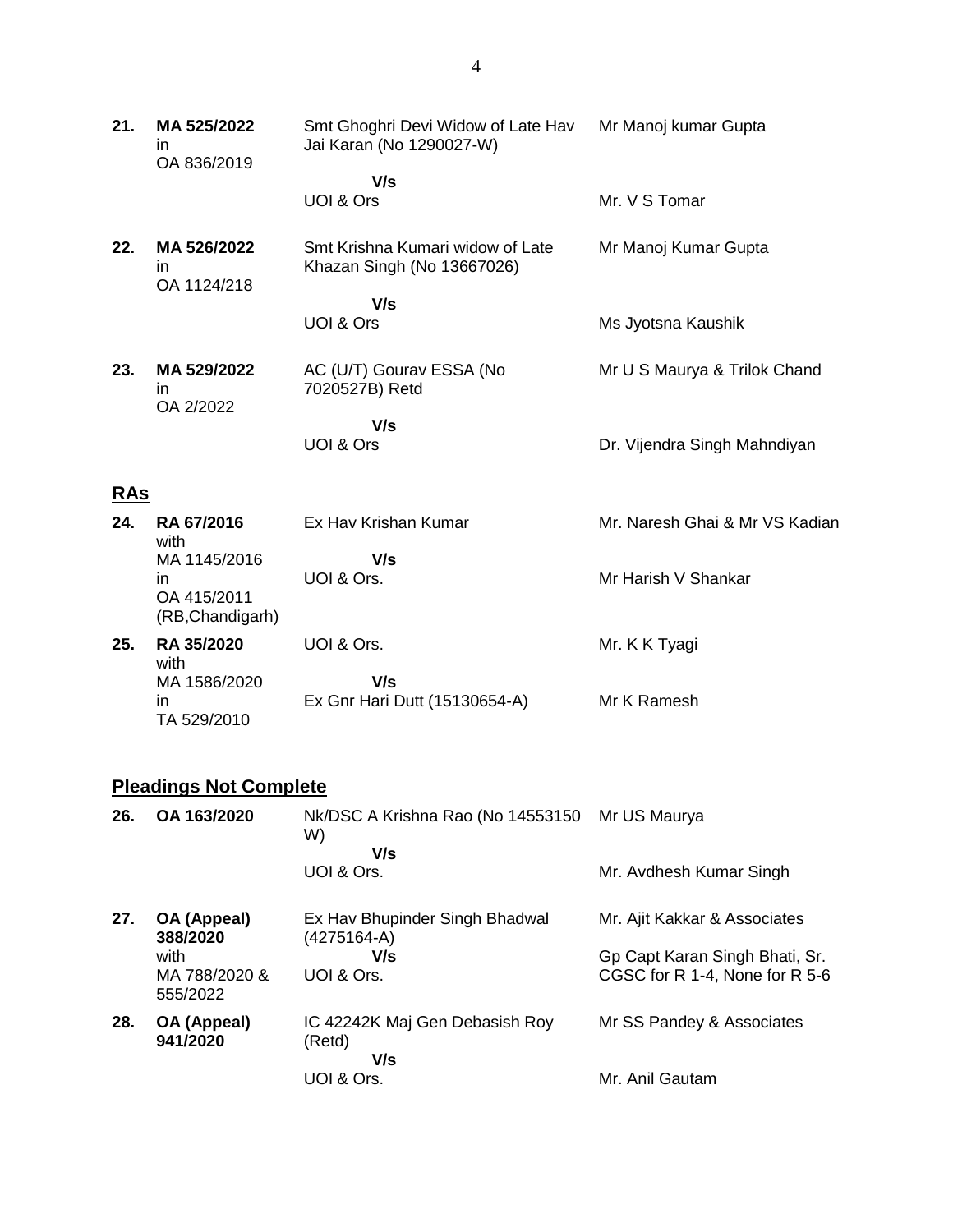| 29. | OA 1162/2020<br>with     | Ex Col Vipin Raj Sirohi (IC-54492X)     | Ms Archana Ramesh                                                             |
|-----|--------------------------|-----------------------------------------|-------------------------------------------------------------------------------|
|     | MA 1337/2020             | V/s<br>UOI & Ors.                       | Mr. Harish V Shankar for R-1 to<br>R-3 None for R-4                           |
| 30. | OA 1283/2020             | WO Ravi Prakash Shahu (8377674-N)       | Mr. Adarsh Tiwari & Mr. Suresh<br>Pandey                                      |
|     |                          | V/s<br>UOI & Ors.                       | Mr Rajesh Kumar Das for R 1-3<br>& None for R 4-6                             |
| 31. | OA 259/2021              | Lt Cdr Arun Kumar VD (42943-Y)          | Mr Indra Sen Singh & Kirtika<br>Chhatwal                                      |
|     |                          | V/s<br>UOI & Ors.                       | Mr Harish V Shankar R-1 to R-4,<br>None for R-5 and Mr. Jasman S<br>Sethi R-6 |
| 32. | OA 295/2021<br>with      | Cpl Anil Kumar Essa (789227 K)          | Mr Ajit Kakkar & Associates                                                   |
|     | MA 549/2022              | V/s<br>UOI & Ors.                       | Dr Vijendra Singh Mahndiyan for<br>R-1 - R-3, None for R-4                    |
| 33. | OA 681/2021<br>with      | Cdr Jenson Mendez (05059-Y)             | Mr Deepak Jain                                                                |
|     | MA 522/2022              | V/s<br>UOI & Ors.                       | Mr. J S Rawat                                                                 |
| 34. | OA 1227/2021<br>with     | Sgt Chandan Kr Sinha (779744-F)         | Mr Ajit Kakkar & Associates                                                   |
|     | MA 475/2022              | V/s<br>UOI & Ors.                       | Mr. Ashok Chaintanya                                                          |
| 35. | OA 1837/2021             | (51874 W) Lt Cdr Romeo Sharma<br>(Retd) | Mr Ajit Kakkar & Associates                                                   |
|     |                          | V/s<br>UOI & Ors.                       | Mr. Neeraj, Sr CGSC for R 1-2,<br>None for R-3                                |
| 36. | OA (Appeal)<br>1935/2021 | Ex Sub Maj C Ravi (JC-309492K)          | Mr Ajit Kakkar & Associates                                                   |
|     |                          | V/s<br>UOI & Ors.                       | Mr V S Tomar for R 1-7                                                        |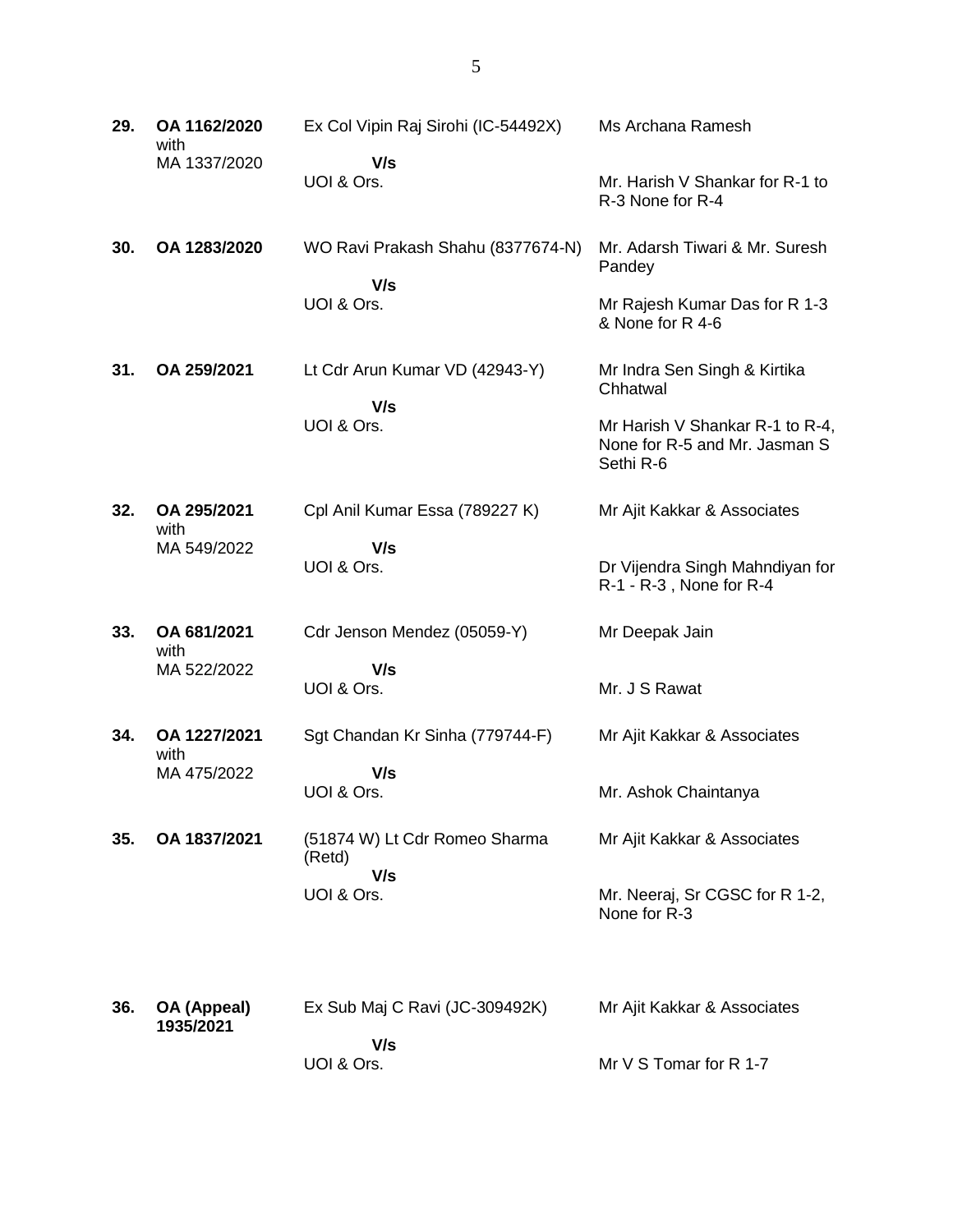**WITH**

| 37. | MA 2002/2021                           | Ex Sub Maj C Ravi (JC 309492 K)                                        | Mr Ajit Kakkar & Associates                           |
|-----|----------------------------------------|------------------------------------------------------------------------|-------------------------------------------------------|
|     | ın<br>OA 1053/2021                     | V/s<br>UOI & Ors                                                       | Mr. V S Tomar                                         |
| 38. | OA 1999/2021<br>with<br>MA 2067/2021 & | (DR 10413 X) Brig Vinod S Parmar<br>V/s                                | Mr Indra Sen Singh & Ms Kirtika<br>Chhatwal           |
|     | MA 534/2022                            | UOI & Ors.                                                             | Dr. Vijendra Singh Mahndiyan                          |
| 39. | OA 2354/2021<br>with<br>MA 2459/2021   | JC-281318Y Sub V Subramanian<br>(Retd)                                 | Mr B P Vaishnav & Associates                          |
|     |                                        | V/s                                                                    |                                                       |
|     |                                        | UOI & Ors.                                                             | Mr Ashok Chaitanya                                    |
| 40. | OA 2394/2021                           | IC-62536Y Lt Col Manish Kumar Singh                                    | Mr Indra Sen Singh/Kirtika<br>Chhatwal                |
|     |                                        | V/s<br>UOI & Ors.                                                      | Mr. Neeraj, Sr. CGSC                                  |
| 41. | OA 2499/2021                           | (JC 803687 F) Sub Maj (Hony Lt)<br>(AEC) Gopal Jee Singh (Retd)<br>V/s | Mr Indra Sen Singh & Mr Rahul<br>Vyas                 |
|     |                                        | UOI & Ors.                                                             | Mr. Avdhesh Kumar Singh for R<br>$1 - 3$              |
| 42. | OA 85/2022                             | SS-45369X Maj Arti Tiwari                                              | Mr Indra Sen Singh/Rahul Vyas                         |
|     |                                        | V/s                                                                    |                                                       |
|     |                                        | UOI & Ors.                                                             | Mr Rajeev Kumar                                       |
| 43. | OA 113/2022                            | (SS 45317 F) Maj Anand Kumar<br>Thakur<br>V/s                          | Mr Piyush Thakran & Mr<br>Udghosh                     |
|     |                                        | UOI & Ors.                                                             | Mr. Neeraj Sr. CGSC R-1 to R-3                        |
|     | <b>Pleadings Complete</b>              |                                                                        |                                                       |
| 44. | OA 1046/2021                           | Wg Cdr Hitesh Gala (29069-K) F(P)                                      | Mr Ajit Kakkar & Associates                           |
|     |                                        | V/s                                                                    |                                                       |
|     |                                        | UOI & Ors.                                                             | Mr. Neeraj, Sr CGSC for R 1-4<br>and Mr. Amit for R-5 |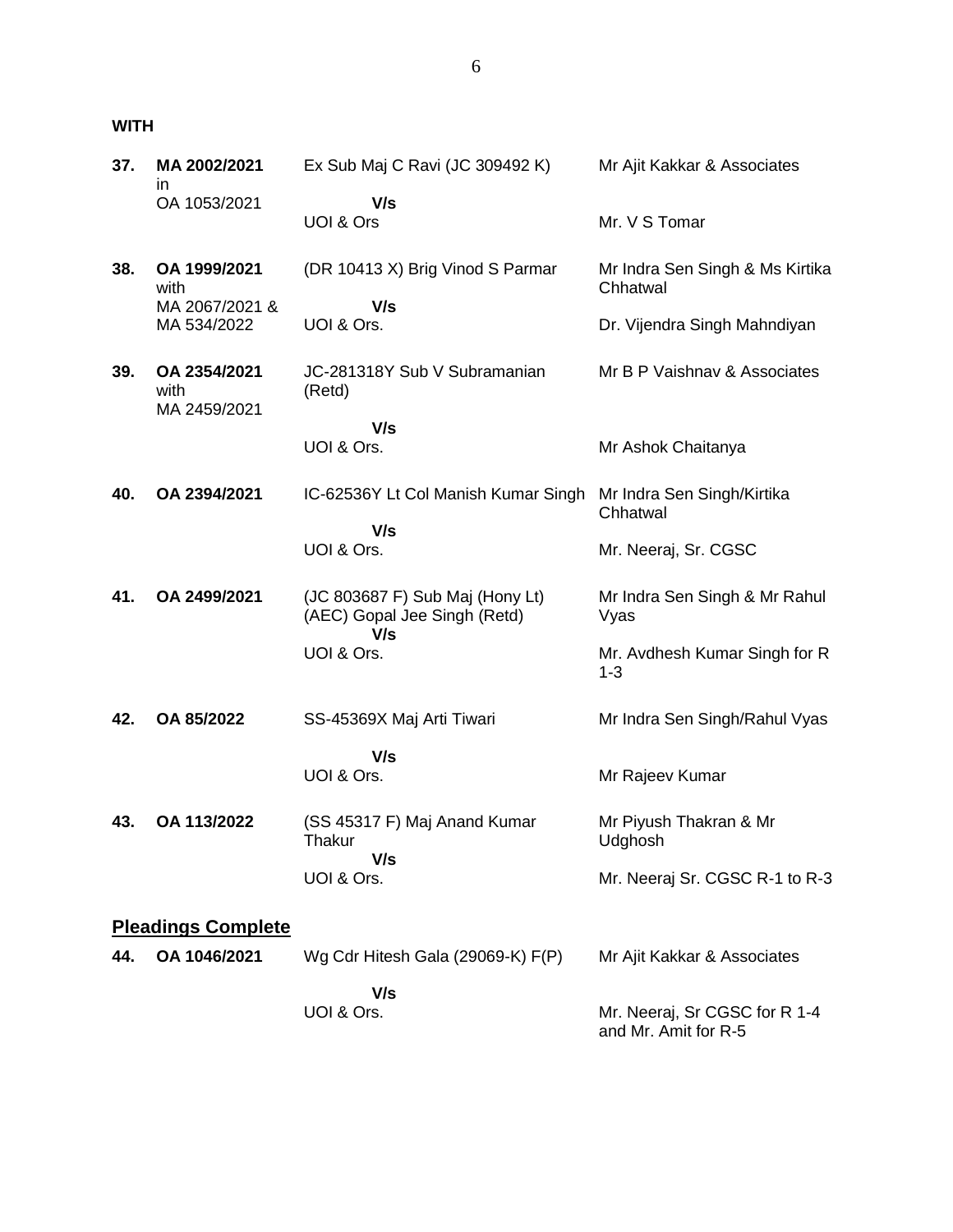**FOR FINAL HEARING**

| 45.         | OA 1757/2018 | IC-50350H Col Harinder Singh Sidhu                                                      | Mr. SS Pandey & Associates           |
|-------------|--------------|-----------------------------------------------------------------------------------------|--------------------------------------|
|             |              | V/s<br>UOI & Ors.                                                                       | Mr. Harish V Shankar                 |
| 46.         | OA 2402/2019 | No. 15668591-P Hav Mote Bhujung<br>Uttam<br>V/s                                         | Mr. Abhishek Singh & Balbir<br>Singh |
|             |              | UOI & Ors.                                                                              | Mr. Niranjan Das                     |
| <b>WITH</b> |              |                                                                                         |                                      |
| 47.         | OA 2403/2019 | Sigman Shanasshi Salia (No 15704012 Mr Abhishek Singh and Balbir<br>$\mathsf{L}$<br>V/s | Singh                                |
|             |              | UOI & Ors.                                                                              | Mr. D K Sabat                        |
| 48.         | OA 1848/2020 | LAC Nitin (934475-K)                                                                    | Mr Ajit Kakkar & Associates          |
|             |              | V/s<br>UOI & Ors.                                                                       | Mr. Prabodh Kumar                    |
| <b>WITH</b> |              |                                                                                         |                                      |
| 49.         | OA 1098/2021 | Cpl Prasobh M (714742-B)                                                                | Mr Ajit Kakkar & Associates          |
|             |              | V/s<br>UOI & Ors.                                                                       | Mr. Avdhesh Kumar Singh              |
| 50.         | OA 677/2021  | (MS-17522 M) Maj Bhavna Verma                                                           | Mr S S Pandey & Associates           |
|             |              | V/s<br>UOI & Ors.                                                                       | Mr Anil Gautam                       |

### **HON'BLE THE CHAIRPERSON WILL SIT SINGLY IMMEDIATELY AFTER THE BOARD OF DB IS DISCHARGED**

## **For Orders**

| 1. | AT 17/2022<br>ın           | Ex WO Tapan Datta Biswas (648088)<br>N) | Mr Ajit Kakkar & Associates |
|----|----------------------------|-----------------------------------------|-----------------------------|
|    | (TA 5/2021 RB,<br>Kolkata) | V/s<br>UOI & Ors                        | None                        |
| 2. | AT 18/2022<br>ın           | Ex Hav Sahirul Haque (17004139-N)       | Mr Ajit kakkar & Associates |
|    | (TA 6/2021 RB,<br>Kolkata) | V/s<br>UOI & Ors                        | <b>None</b>                 |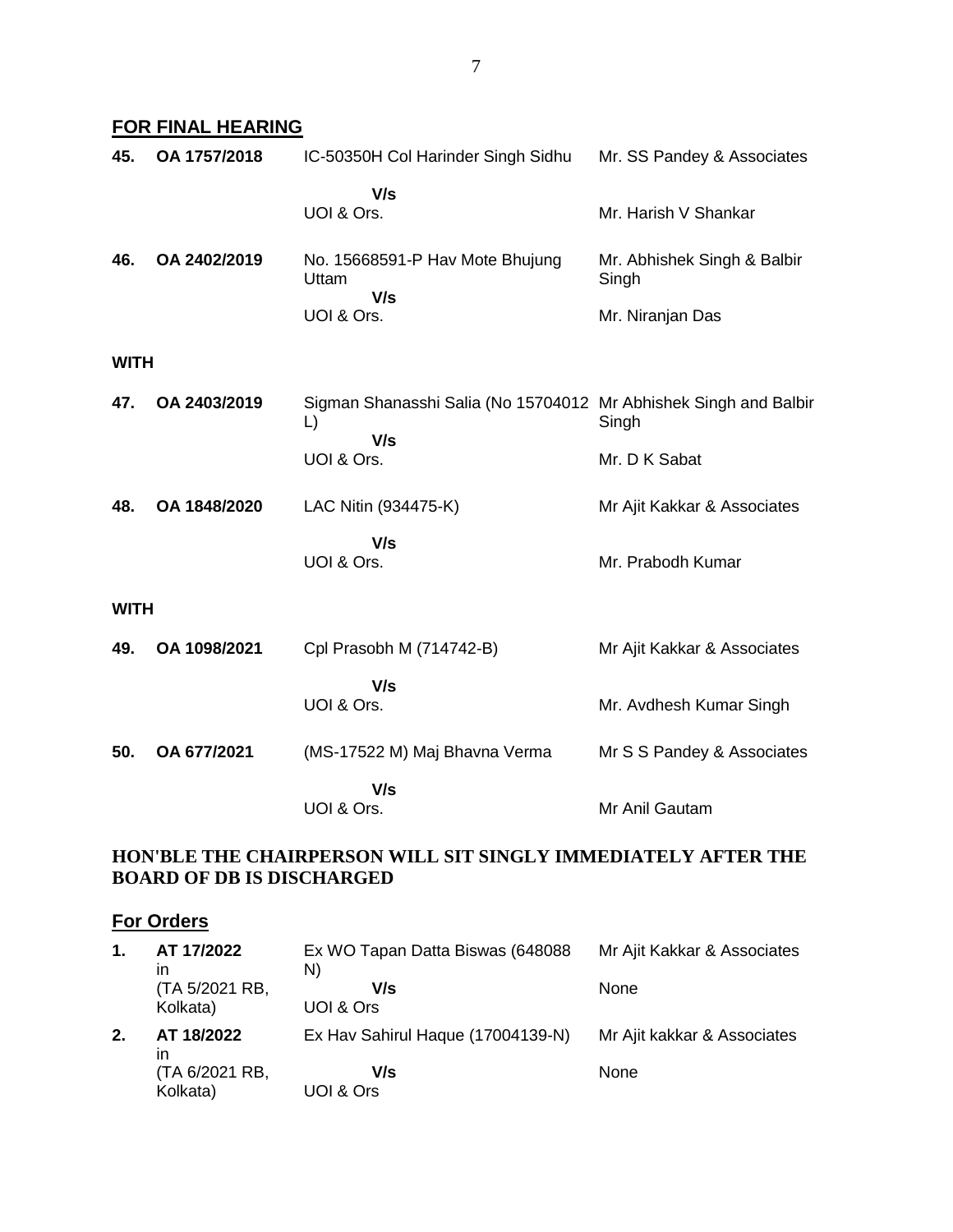| 3.  | AT 19/2022<br>in.<br>(TA 7/2021 RB, | Hony Nb Sub Bapi Chandra Saha<br>(Retd) (6485245K)               | Mr Ajit Kakkar & Associates                                 |
|-----|-------------------------------------|------------------------------------------------------------------|-------------------------------------------------------------|
|     | Kolkata)                            | V/s<br>UOI & Ors                                                 | None                                                        |
| 4.  | AT 20/2022<br>in.                   | Sqn Ldr Brahm Prakash (Retd)                                     | Applicant-in-Person                                         |
|     | OA 1058/2016<br>(PB)                | V/s<br>UOI & Ors                                                 | Ms. Jyotsna Kaushik                                         |
| 5.  | AT 21/2022<br>in                    | Ex Sgt Pitambar Kar (659979K)                                    | Mr Ajit Kakkar & Associates                                 |
|     | (TA 1/2021 RB,<br>Kolkata)          | V/s<br>UOI & Ors                                                 | None                                                        |
| 6.  | AT 22/2022<br>in.<br>OA 2404/2019   | (661315B) Ex HFL Surendra Kumar<br>Singh                         | Applicant-in-Person                                         |
|     | (PB)                                | V/s<br>UOI & Ors                                                 | Mr. Neeraj, Sr. CGSC                                        |
| 7.  | MA 305/2022<br>in.                  | IC-60544Y Col JB Sharma                                          | Mr Anand Kumar, Amit Verma,<br>Rajan Kumar, Manoj jKumar    |
|     | OA Dy No<br>827/2022                | V/s                                                              | Gupta, Akshit Anand & Swati<br>Sood                         |
|     |                                     | UOI & Ors.                                                       | Mr Harish V Shankar                                         |
| 8.  | MA 466/2022<br>in<br>OA Dy No       | Signalman Sinde Mohan Kalu<br>(15756179K)                        | Ms Astha Sharma, Mr Sanjeev<br>Kaushik & Ms Mantika Haryani |
|     | 893/2022                            | V/s<br>UOI & Ors.                                                | None                                                        |
| 9.  | MA 496/2022<br>in.<br>OA Dy No      | Sub Shri Dinesh Prakash Nautiyal (JC<br>531715-A)                | Ms Sumita Hazarika                                          |
|     | 951/2022                            | V/s                                                              |                                                             |
|     |                                     | UOI & Ors.                                                       | None                                                        |
| 10. | MA 524/2022<br>in<br>OA 1691/2018   | Sub Maj/Hony Capt Ram Singh (Retd)<br>(JC 114195W) & Ors.<br>V/s | Mr Praveen Kumar                                            |
|     | (PB)                                | UOI & Ors                                                        | Mr. V Pattabhi Ram                                          |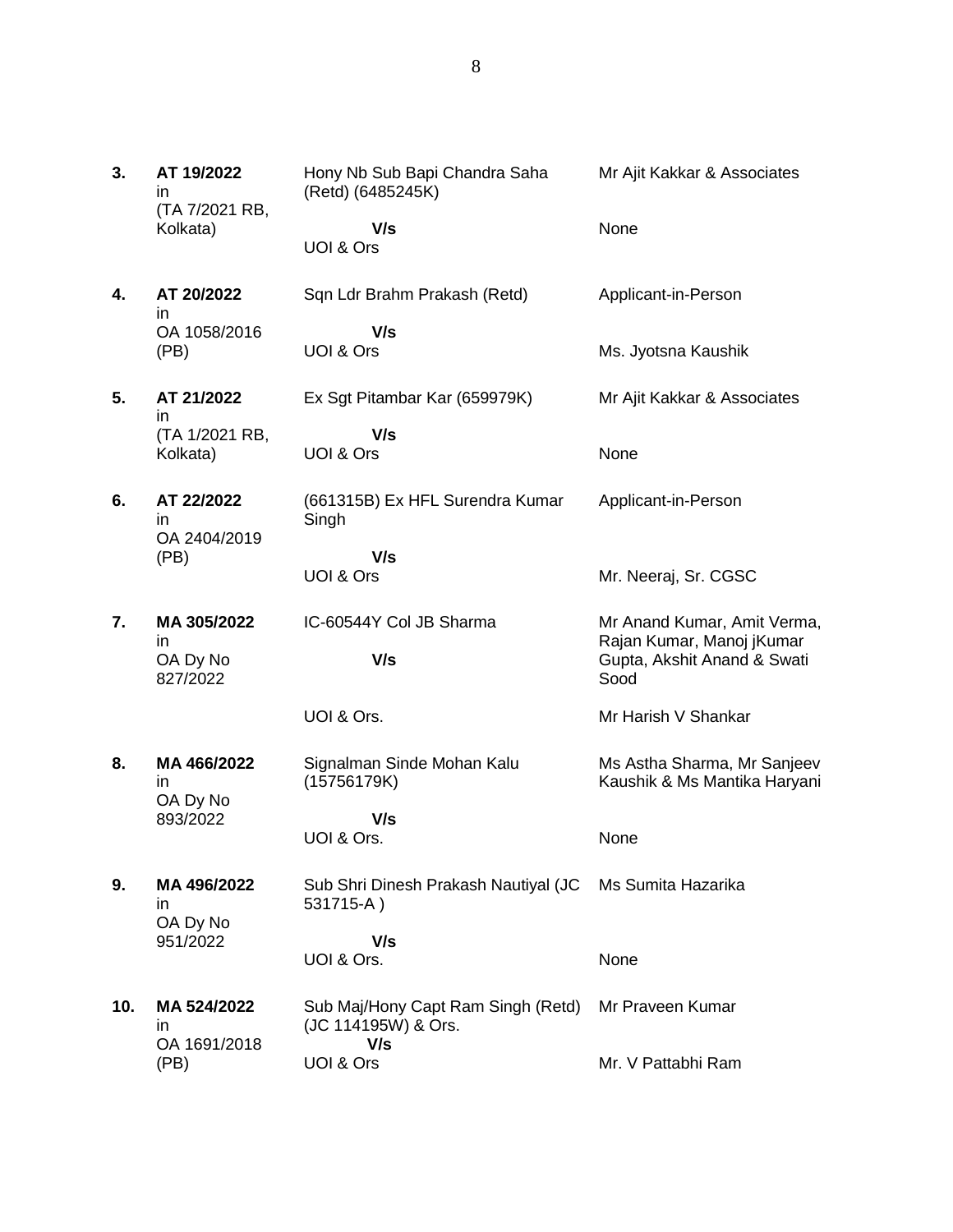- **11. MA 543/2022** in OA Dy No 1123/2022 PO SR I Satish Karki (Retd) (111475 B)  **V/s** UOI & Ors. Mr Ramniwas Bansal None **12. MA 544/2022** in PO (UCI) Gajanan Bhat (Retd)  $(111478)$ K) Mr Ramniwas Bansal
	- OA Dy No 1125/2022  **V/s** UOI & Ors. None

## **AT 02:00 PM**

## **PART HEARD**

| 51. OA (Appeal)<br>795/2020 | SS-43767A Maj Rubina Kaur Keer | Mr. Amit Kumar & Ors.          |
|-----------------------------|--------------------------------|--------------------------------|
|                             | V/s                            |                                |
|                             | UOI & Ors.                     | Gp Capt Karan Singh Bhati, Sr. |

CGSC for R1 & 2. None for R-3

### **FOR FINAL HEARING**

| 52.         | OA 588/2020<br>with | IC-51562A Col Rajbir Singh  | Mr Anand Shankar Jha                                                                                       |
|-------------|---------------------|-----------------------------|------------------------------------------------------------------------------------------------------------|
|             | MA 722/2020         | V/s<br>UOI & Ors.           | Mr Harish V Shankar for R 1-3 &<br>Mr. Santosh Pandey for R-4                                              |
| <b>WITH</b> |                     |                             |                                                                                                            |
| 53.         | OA 994/2020         | IC-51263F Col D K Tyagi, SM | Mr Indra Sen Singh/Abhishek<br>Singh                                                                       |
|             |                     | V/s                         |                                                                                                            |
|             |                     | UOI & Ors.                  | Dr. Vijendra Singh Mahndiyan for<br>R 1-3, Mr Santosh Pandey for R-<br>4 & Mr Anand Shankar Jha for<br>R-5 |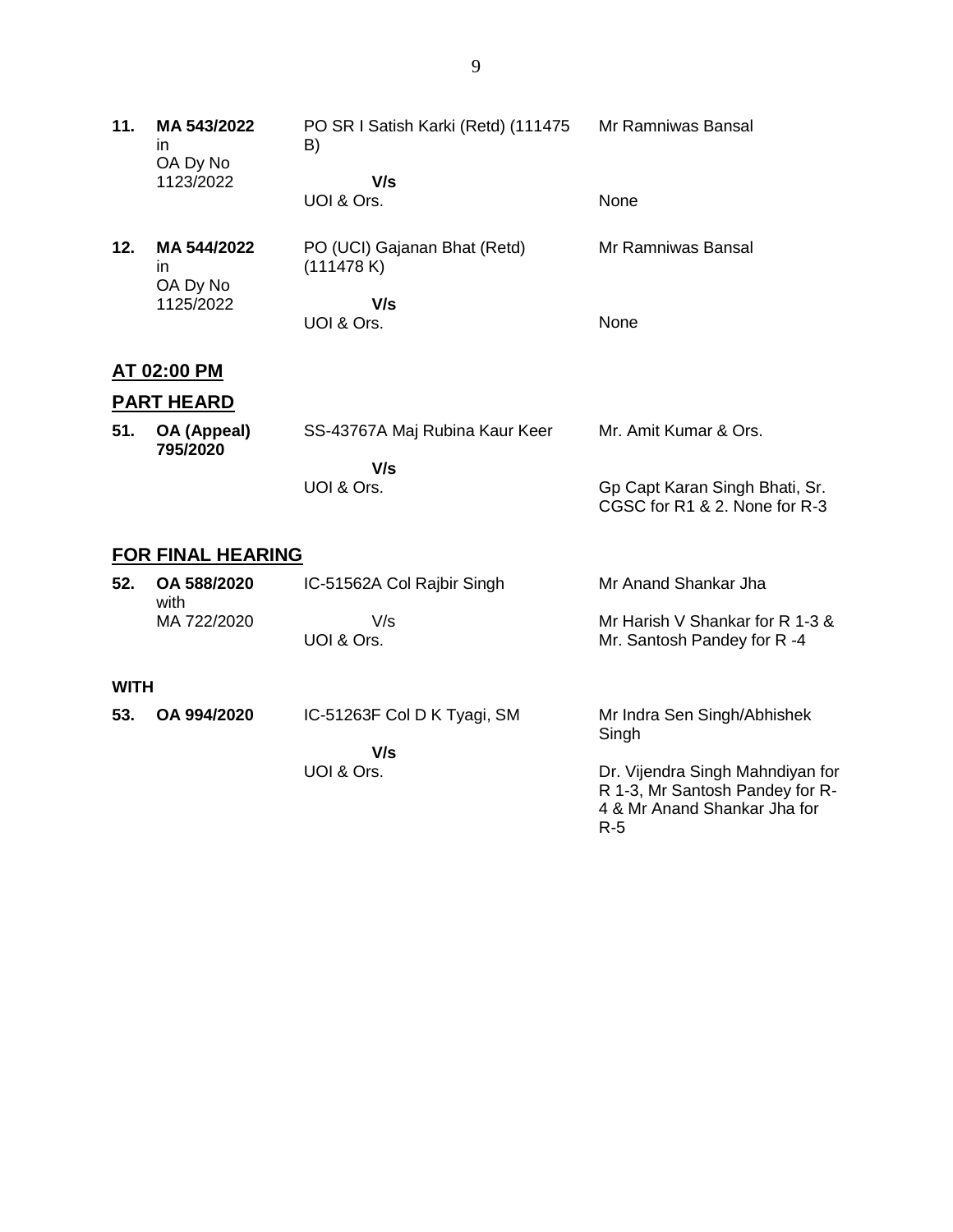# **ARMED FORCES TRIBUNAL, PRINCIPAL BENCH, NEW DELHI LIST OF BUSINESS**

**Date: 11-03-2022**

**Timing: 11:00 AM**

## **PRINCIPAL REGISTRAR COURT**

### **PRINCIPAL REGISTRAR COURT WILL SIT FROM 12.00 NOON TO 1.00 PM**

#### **THE FOLLOWING CASES SHALL BE TAKEN THROUGH VIRTUAL HEARING**

#### **Link for Virtual Hearing Principal Registrar Court:**

<https://aftpb.webex.com/meet/vcaftpb>

|    | S. No. Case No.               | <b>Parties Name</b>                                   | <b>Advocate for Petitioner /</b><br><b>Respondents</b> |
|----|-------------------------------|-------------------------------------------------------|--------------------------------------------------------|
|    | <b>Pleadings Not Complete</b> |                                                       |                                                        |
| 1. | OA 2010/2021<br>with          | Ex Nk Vijay Singh (1422101-X)                         | Mr Ved Prakash & Devendra<br>Kumar                     |
|    | MA 2081/2021                  | V/s<br>UOI & Ors.                                     | Mr. V Pattabhi Ram                                     |
|    |                               |                                                       |                                                        |
| 2. | OA 2015/2021<br>with          | Ex JWO Jaswant Singh (675840-A)                       | Mr Praveen Kumar                                       |
|    | MA 2086/2021                  | V/s                                                   |                                                        |
|    |                               | UOI & Ors.                                            | Mr Avdhesh Kumar Singh                                 |
| 3. | OA 2026/2021                  | Ex MCPO LOG (SC) II Hon SLT MS<br>Yadav (No 151268-T) | Mr Ved Prakash & Devendra<br>Kumar                     |
|    |                               | V/s<br>UOI & Ors.                                     | Mr Rajeev Kumar                                        |
| 4. | OA 2027/2021                  | Ex Hav Mukhtiar Singh (10134435)                      | Vashishts & Associates                                 |
|    |                               | V/s<br>UOI & Ors.                                     | Mr Anil Gautam                                         |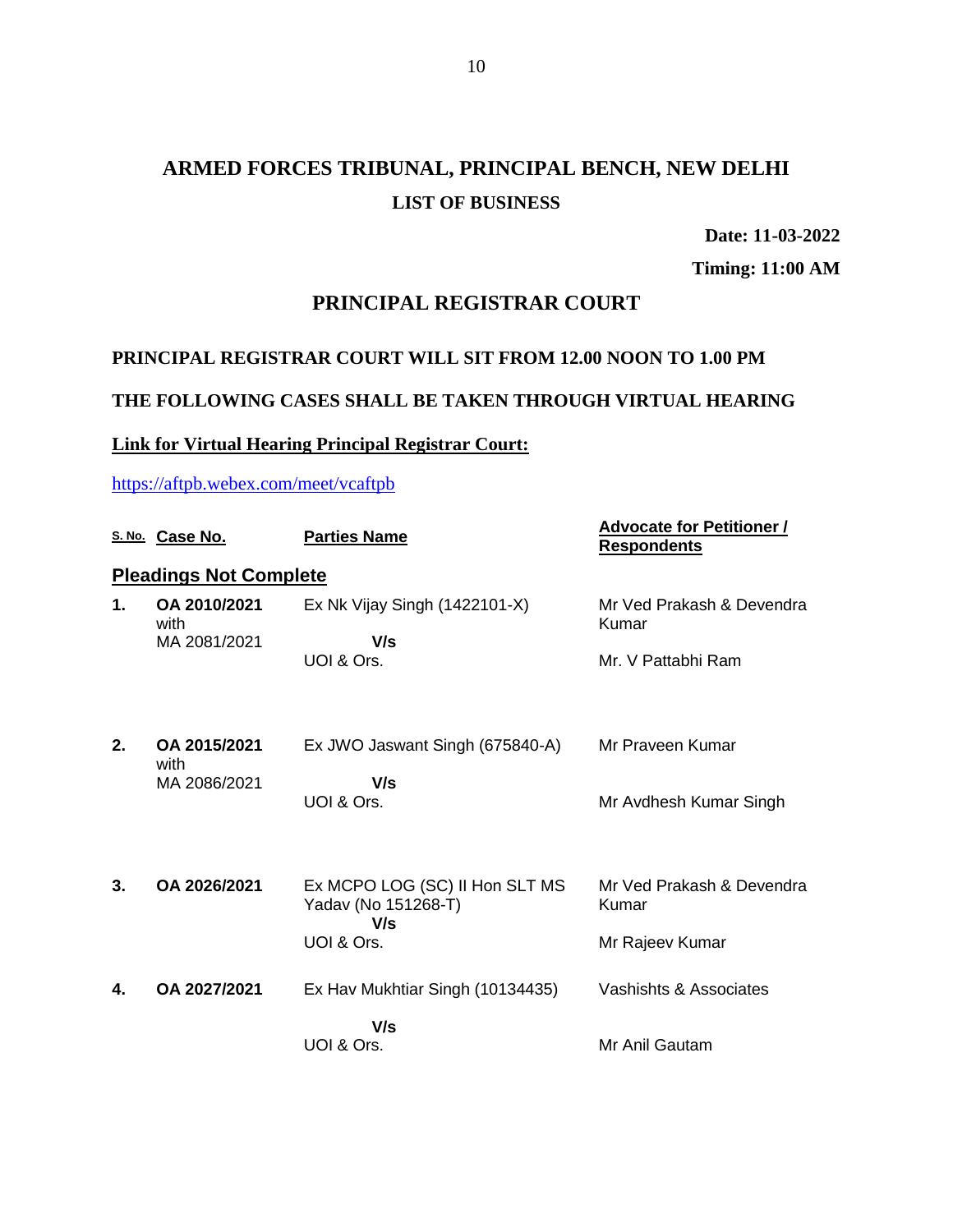**Final Opportunities** 

| 5.  | OA 749/2021<br>with<br>MA 2765/2021        | Ex Sep (GD) Mohd Zakir Khan<br>$(13756123-L)$                           | Mr Narender Kaushik & Pankaj<br>Kaushik          |
|-----|--------------------------------------------|-------------------------------------------------------------------------|--------------------------------------------------|
|     |                                            | V/s<br>UOI & Ors.                                                       | Mr Y P Singh                                     |
| 6.  | OA 2226/2021                               | Mrs Sunita Ajmani W/o Late Gp Capt<br>(Dr) MG Ajmani (13756) Med<br>V/s | Mr Paritosh Tomar                                |
|     |                                            | UOI & Ors.                                                              | None for R 1, 3 & 4, and Mr J S<br>Arora for R-2 |
| 7.  | OA 2227/2021<br>with                       | Ex WO Pushpinder Singh Malik<br>(691226 H)                              | Mr D K Sharma & Mr S K<br>Vashistha              |
|     | MA 2323/2021                               | V/s<br>UOI & Ors.                                                       | Mr Ashok Chaitanya                               |
| 8.  | OA 2231/2021<br>with                       | Ex Sgt Manjit Singh (No 735659 H)                                       | Mr Ajit Kakkar & Associates                      |
|     | MA 2329/2021                               | V/s<br>UOI & Ors.                                                       | Mr Neeraj, Sr CGSC                               |
| 9.  | OA 2233/2021<br>with<br>MA 2331/2021       | Sgt Dinesh Kumar Yuwraj (Retd)<br>(772590)                              | Mr Manoj Kr Gupta                                |
|     |                                            | V/s                                                                     |                                                  |
|     |                                            | UOI & Ors.                                                              | Gp Capt Karan Singh Bhati, Sr<br><b>CGSC</b>     |
| 10. | OA 2234/2021<br>with<br>MA 2332/2021       | Ex Hav Pardeep Singh (No 03984874<br>P)                                 | Mr Shakti Chand Jaidwal                          |
|     |                                            | V/s<br>UOI & Ors.                                                       | Mr D K Sabat                                     |
| 11. | OA 2235/2021                               | Capt (IN) Ranjeet Bhatnagar (Retd)<br>(03032 R)                         | Mr Shakti Chand Jaidwal                          |
|     |                                            | V/s<br>UOI & Ors.                                                       | Ms Suman Chauhan                                 |
| 12. | OA 2475/2021<br>with                       | Ex Hav Rajendra Singh Yadav<br>(6917052N)                               | Mr Manoj Kumar Gupta                             |
|     | MA 2587/2021<br>(OA 611/2018 RB<br>JAIPUR) | V/s<br>UOI & Ors.                                                       | Mr J S Yadav                                     |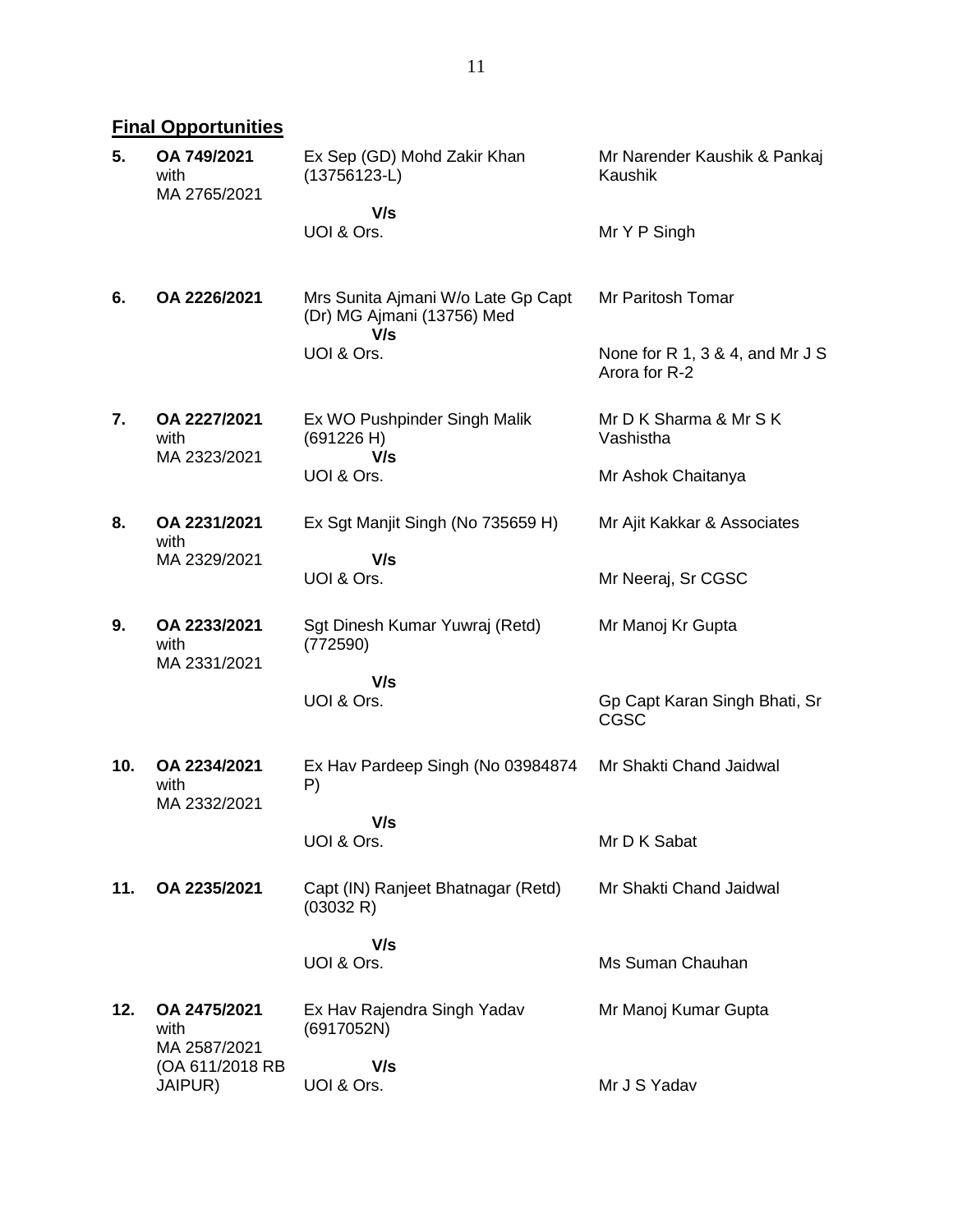| 13. | OA 2490/2021                         | Kamal Sehgal D/O Hony (Flt Lt) ML<br><b>Bhalla (Retd) 220962-G</b> | Mr Ajit Kakkar & Associates                 |
|-----|--------------------------------------|--------------------------------------------------------------------|---------------------------------------------|
|     |                                      | V/s<br>UOI & Ors.                                                  | Mr. Anil Gautam for R 1-4 &<br>None for R-5 |
| 14. | OA 2491/2021                         | Ex Sep Prem Kumar R (No 14832520<br>W)                             | Mr Ajit Kakkar & Associates                 |
|     |                                      | V/s<br>UOI & Ors.                                                  | Mr. Arvind Patel                            |
| 15. | OA 2493/2021<br>with<br>MA 2608/2021 | Ex Sep (GD) Ganesh Singh (6925198-<br>W)                           | Mr Ved Prakash & Devendra<br>Kumar          |
|     |                                      | V/s<br>UOI & Ors.                                                  | Mr. Waize Ali Noor                          |
| 16. | OA 2497/2021<br>with<br>MA 2611/2021 | Ex Swr Jagdish Chander (No 1082678<br>N)                           | Mr Ved Prakash & Devendra<br>Kumar          |
|     |                                      | V/s<br>UOI & Ors.                                                  | Mr. Arvind Kumar                            |
| 17. | OA 2498/2021<br>with<br>MA 2612/2021 | (132482) LME Bishwa Mohan Ray<br>(Retd)                            | Mr Manoj Kumar Gupta                        |
|     |                                      | V/s<br>UOI & Ors.                                                  | Mr. Ashok Chaitanya                         |
| 18. | OA 2509/2021                         | Ex WO Antaryami Lenka (684992)                                     | Mr Baljeet Singh & Ms Deepika<br>Sheoran    |
|     |                                      | V/s<br>UOI & Ors.                                                  | Mr. K K Tyagi                               |
| 19. | OA 2510/2021<br>with<br>MA 2624/2021 | HFO (MWO) Deo Kumar Singh (Retd)<br>614420-R                       | Mr Durgesh Kumar Sharma                     |
|     |                                      | V/s<br>UOI & Ors.                                                  | Mr. Rajeev Kumar                            |
| 20. | OA 2513/2021<br>with<br>MA 2627/2021 | (649961 R) MWO Habibur Rahman<br>Khan (Retd)                       | Mr Bipin Bihari                             |
|     |                                      | V/s<br>UOI & Ors.                                                  | Mr. D K Sabat                               |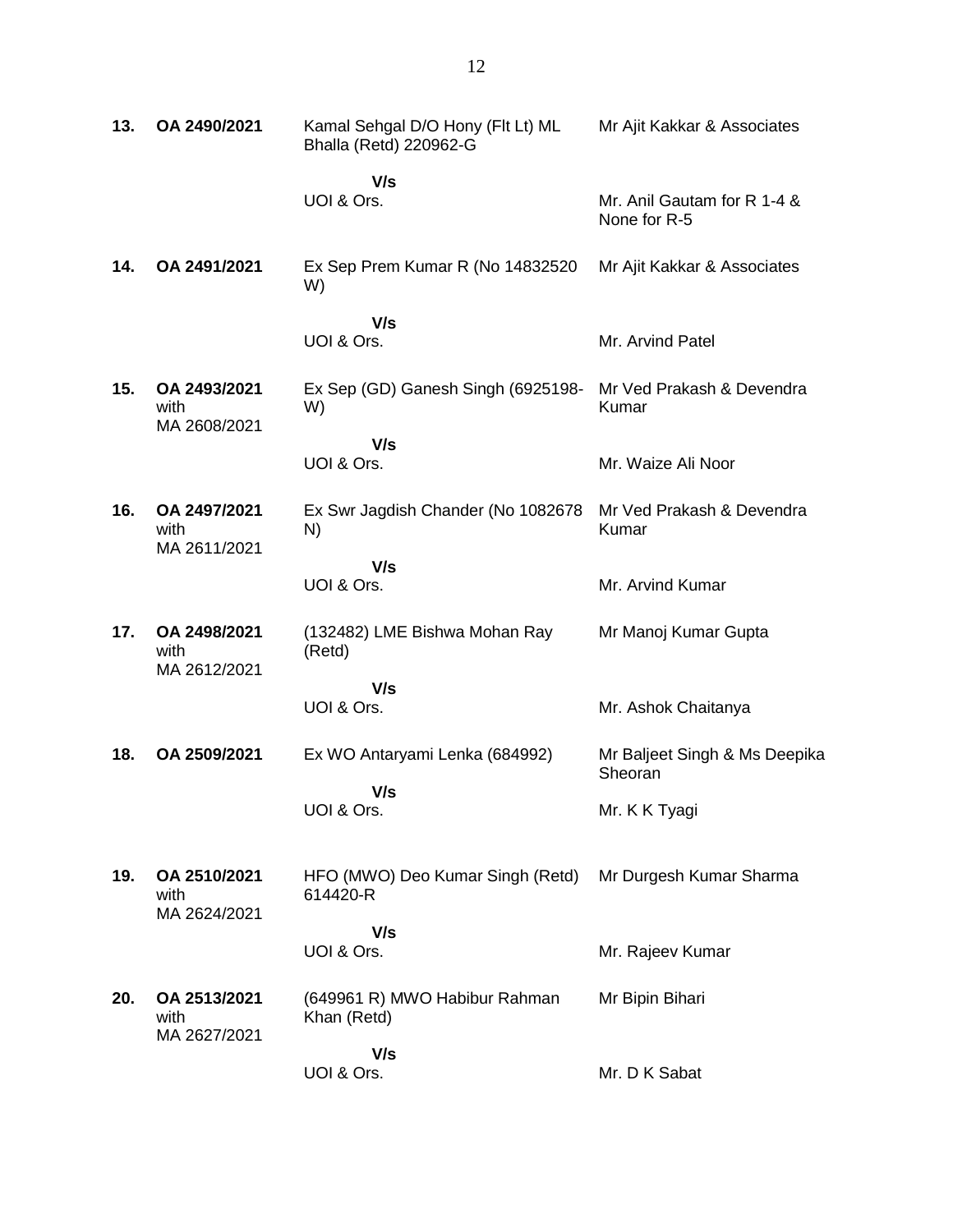| 21. | OA 2515/2021<br>with<br>MA 2628/2021 | (769750 F) Sgt Akshaya Kumar Pati<br>(Retd)                | Mr Durgesh Kumar Sharma                     |
|-----|--------------------------------------|------------------------------------------------------------|---------------------------------------------|
|     |                                      | V/s<br>UOI & Ors.                                          | Mr. Rajeev Kumar                            |
| 22. | OA 2517/2021<br>with<br>MA 2629/2021 | SS 4133W CAPT VIRAJ SINGH<br>CHAUDHRY (RETD)<br>V/s        | Mr Chaitanya Agarwal                        |
|     |                                      | UOI & Ors.                                                 | Gp Capt Karan Singh Bhati, Sr<br>CGSC       |
| 23. | OA 2537/2021<br>with                 | Ex PO Upendra Kankipati (No 166354<br>B)<br>V/s            | Mr Ajit Kakkar & Associates                 |
|     | MA 2668/2021                         | UOI & Ors.                                                 | Mr Rajeev Kumar                             |
| 24. | OA 2548/2021<br>with                 | Ex Hon Sub Lt (MCPO-I) Rama<br>Shankar Rai 202283 K<br>V/s | Mr A K Chaudhary                            |
|     | MA 2692/2021                         | UOI & Ors.                                                 | Mr. Rajeev Kumar                            |
| 25. | OA 2571/2021<br>with                 | Ex Hav Chandra Singh Bisht (4167482 Mr Praveen Kumar<br>A) |                                             |
|     | MA 2722/2021                         | V/s<br>UOI & Ors.                                          | Mr D K Sabat                                |
| 26. | OA 2572/2021                         | (IC-49402 F) Col NR Kulkarni (Retd)                        | Mr S S Pandey & Associates                  |
|     |                                      | V/s<br>UOI & Ors.                                          | Mr. V Pattabhi Ram                          |
| 27. | OA 2579/2021                         | No. 2894728X Ex Hav/PA S Venkata<br>Vijaya Krishna<br>V/s  | Mr Indra Sen Singh & Ms Kirtika<br>Chhatwal |
|     |                                      | UOI & Ors.                                                 | Mr S D Windlesh                             |
| 28. | OA 2580/2021<br>with                 | (15128345 Y) Ex L/Hav (DS) Shreepal                        | Mr Praveen Kumar                            |
|     | MA 2724/2021                         | V/s<br>UOI & Ors.                                          | Gp Capt Karan Singh Bhati, Sr.<br>CGSC      |
| 29. | OA 2581/2021                         | Lt Col SN Thakur (Retd) (IC 54510 P)                       | Mr Shakti Chand Jaidwal                     |
|     |                                      | V/s<br>UOI & Ors.                                          | Mr J S Rawat                                |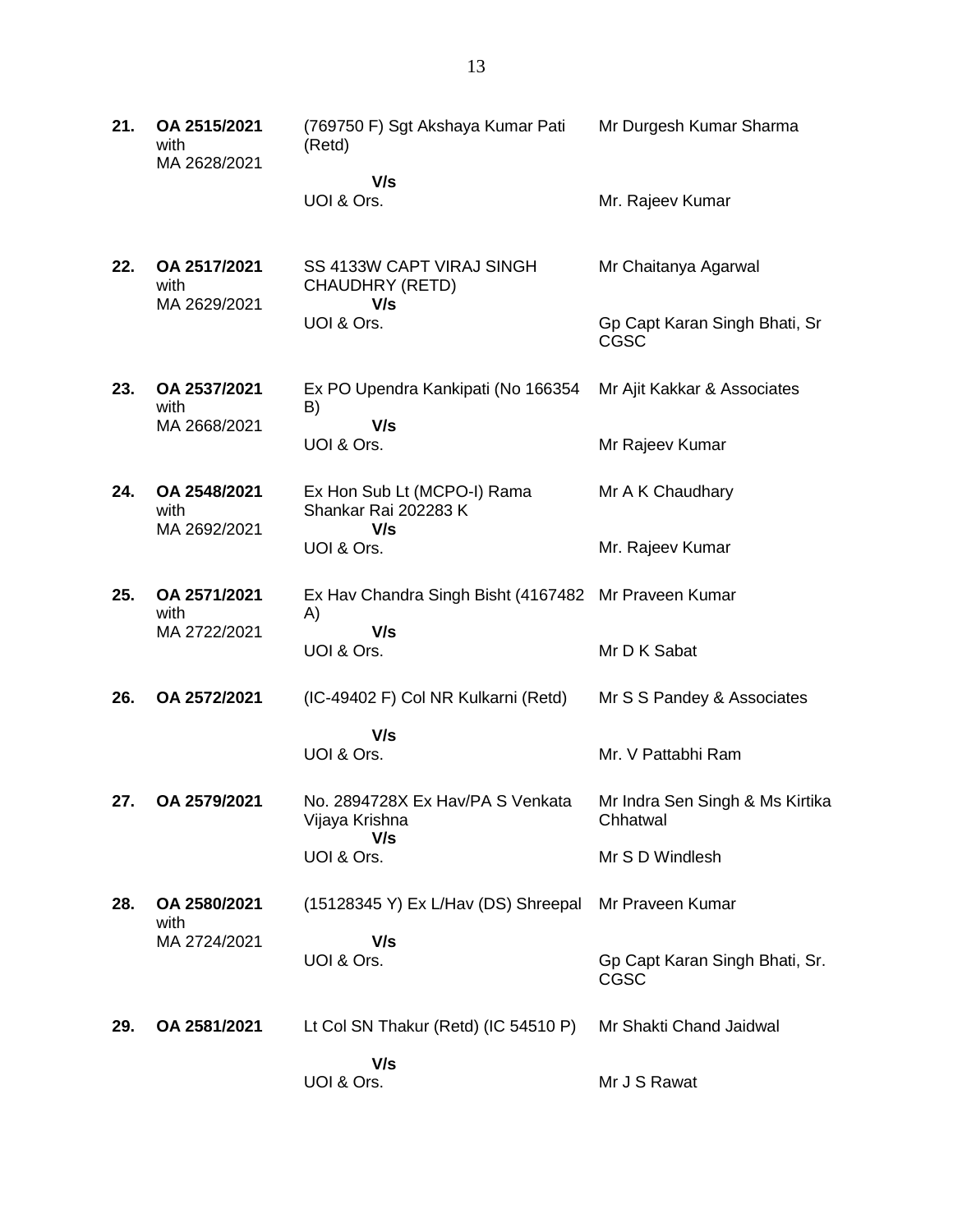| 30. | OA 2607/2021<br>with | (148295 K) PO Manoj Kumar (Retd)                        | Mr Ramniwas Bansal                            |
|-----|----------------------|---------------------------------------------------------|-----------------------------------------------|
|     | MA 2760/2021         | V/s<br>UOI & Ors.                                       | Mr. Shyam Narayan                             |
| 31. | OA 2614/2021         | JC-760626N Ex Sub/M Tech (SA)<br>Biswajit Biswas (Retd) | Mr S S Pandey & Associates                    |
|     |                      | V/s                                                     |                                               |
|     |                      | UOI & Ors.                                              | Mr. J S Yadav                                 |
| 32. | OA 2616/2021         | NCT Sunny Thomas (819108)                               | Mr Ravi S Gupta                               |
|     |                      | V/s<br>UOI & Ors.                                       | Mr Rajeev Kumar                               |
|     |                      |                                                         |                                               |
| 33. | OA 2618/2021         | (JC 777055 W) Nb Sub/Clk (SD)<br>Chand Babu Khan        | Mr S S Pandey & Associates                    |
|     |                      | V/s                                                     |                                               |
|     |                      | UOI & Ors.                                              | Mr. Arvind Patel                              |
| 34. | OA 2638/2021         | JC-674581P Nb Sub/PA EBY<br>Yohannan                    | Mr Indra Sen Singh/Kirtika<br>Chhatwal        |
|     |                      | V/s                                                     |                                               |
|     |                      | UOI & Ors.                                              | Ms Suman Chauhan                              |
|     |                      | <b>First Time Listed For Completion Of Pleadings</b>    |                                               |
| 35. | OA 2754/2021         | Ex MWO Mahesh Chand Verma<br>(678561 A)                 | Mr Ajit Kakkar & Associates                   |
|     |                      | V/s                                                     |                                               |
|     |                      | UOI & Ors.                                              | Mr Rajesh Kumar Das                           |
| 36. | OA 2759/2021<br>with | Col Bakul Dasgupta (Retd) (MR 06118<br>X)               | Mr Y Venugopal & Rakesh<br><b>Kumar Singh</b> |
|     | MA 2941/2021         | V/s                                                     |                                               |
|     |                      | UOI & Ors.                                              | Mr. Neeraj, Sr CGSC                           |
| 37. | OA 2761/2021<br>with | (722047 B) JWO Vijay Singh (Retd)                       | Mr Vikas Kochar                               |
|     | MA 2944/2021         | V/s                                                     |                                               |
|     |                      | UOI & Ors.                                              | Ms. Barkha Babbar                             |